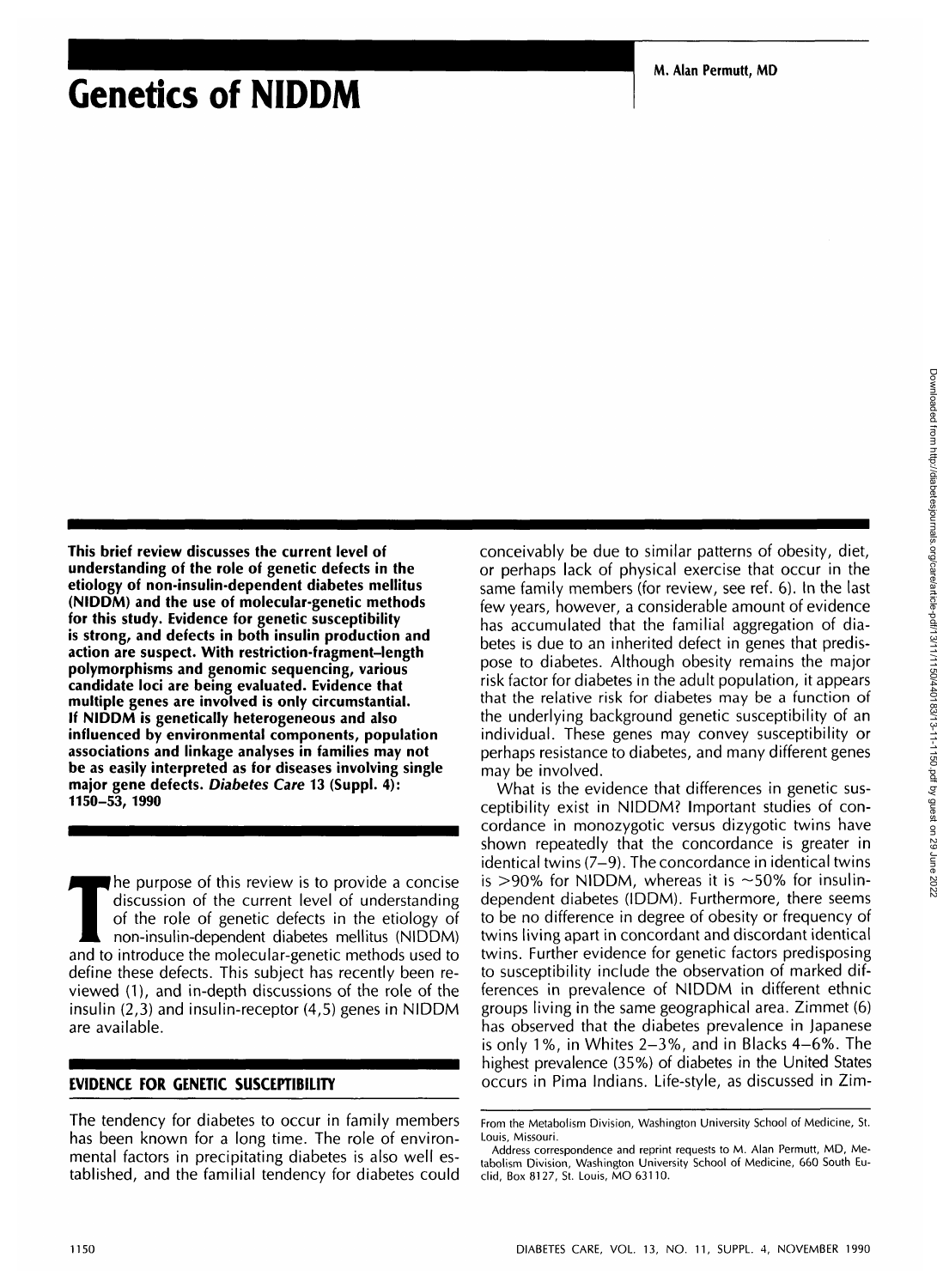met's review, has been noted to have an important effect on the prevalence of diabetes, as evidenced in rural and urban Polynesians of Western Samoa, having 3.6 vs. 10% diabetes prevalence, respectively. Nevertheless, within a given urban environment and for equal degrees of obesity, it is clear that diabetes is far more prevalent in certain ethnic groups. Interestingly, evidence for genetic factors has been underscored by the fact that, in groups in which diabetes prevalence is high (Pima Indians, Australian Aborigines, Mexican Americans, and American Blacks), the prevalence of diabetes appears to be diminishing proportional to the degree of genetic admixture (10).

Before the genes involved in NIDDM can be identified, the clinical problem must be defined. NIDDM is characterized by a chronic metabolic state of insulin deficiency that has been shown by numerous investigations to be due to impaired insulin production and action. Both defects are somewhat reversed with therapy (11). Whether insulin production or action is the primary inherited defect is unclear, but evidence in experimental animals suggests that defects in insulin production can lead to defects in insulin action and vice versa (45,46). Furthermore, there are potentially many different steps involved in both insulin production and action, and current evidence favors heterogeneity of the etiology of NIDDM. Thus, NIDDM is viewed as a common phenotype, typically occurring in an obese adult with hyperglycemia as a manifestation of insulin lack without ketosis, but the genotypes (genetic susceptibility) in different individuals are probably diverse. In sum mary, the clinical picture of NIDDM is relatively consistent, but little is known about the genetic defect or defects.

## **CHOOSING SUITABLE GROUPS OF PATIENTS FOR STUDY**

Through the use of modern recombinant DNA technology, many human genes are now available to evaluate the genes involved in NIDDM. For this type of analysis, the genes in populations of nondiabetic and diabetic individuals or in nondiabetic and diabetic members within a family can be studied. If diabetes is heterogeneous, then it would be preferable to study populations or families with discrete types of diabetes, but this goal is complicated by obscurities in the clinical classification. For example, in one form of NIDDM called maturity-onset diabetes of the young (MODY), a mild NIDDM occurs in young adults, often without obesity (12). A familial tendency for MODY is very strong, and often vertical transmission through several generations has been noted, suggesting a major gene defect inherited in an autosomal-dominant fashion. Recently, however, other investigators have noted that a number of lean young adults develop NIDDM, and they have an extraordinarily high frequency of both parents having diabetes (13). The investigators suggested that this is a different disorder than MODY and call it early-onset NIDDM, perhaps induced to an early onset by the presence of genes inherited from both diabetic parents. Another confusing clinical syndrome described by the same authors is the so-called late-onset IDDM. Here, they described eight young adults who developed NIDDM between the ages of 25 and 40 yr, and the only feature that distinguished this group from the other two groups was the presence of islet cell antibodies, a characteristic feature of IDDM.

#### **CANDIDATE GENES THAT MAY PREDISPOSE INDIVIDUALS TO NIDDM**

Cloning the human insulin gene through recombinant DNA technology in 1979 allowed investigators to study the role of the insulin gene in human diabetes (14-16). It was natural to suspect that defects at this locus might be involved, because almost all NIDDM individuals are characterized by insulin deficiency, either relative or absolute. Whereas insulin-gene structural defects might be anticipated to be rare, defects in the regulatory regions for glucose stimulation of insulin synthesis and secretion might be anticipated. Restriction-fragmentlength polymorphisms (RFLPs) occur frequently in the human genome, and several were defined at the insulin locus (2,3,17). These RFLPs are either single-site polymorphisms or a variable number of tandem repeats. The extent of polymorphisms is so great at the insulin gene that heterozygosity is >90% when studied with various polymorphic enzymes. In addition, polymorphisms at nearby loci have also been used to identify insulin genes in diabetic and nondiabetic individuals (18-20). In studies of the frequency of polymorphisms at this locus in NIDDM, early studies suggested the positive association of a larger 5'-flanking region insulin gene. The early studies were in mixed racial groups, and later studies in Whites, American Blacks, Pima Indians, Nauruans, Japanese, and Punjabi Sikhs have shown a convincing lack of association of the insulin gene with NIDDM (2, 3,17,21-29).

Whereas positive associations are often suggestive, negative associations do not rule out possible involvement of the insulin gene. Linkage analysis in families is always a more powerful type of analysis. Here, the insulin genes are identified in the mother and father, and the sharing of the same genes by diabetic offspring is evaluated. Several White families with MODY and a few White, American Black, and Punjabi Sikh families with NIDDM have been studied, and all have shown a lack of linkage of diabetes to the insulin locus (30-32). Thus, although insulin-gene mutations may be responsible for contributing to the genetic susceptibility of diabetes in a few individuals, it is unlikely that insulin-gene defects play a major role in NIDDM.

Another likely candidate for inherited defects predisposing to diabetes is the human insulin-receptor gene. Several investigators have defined RFLPs specific for the  $\alpha$ - and  $\beta$ -subunits of the 5000-base-pair receptor cDNA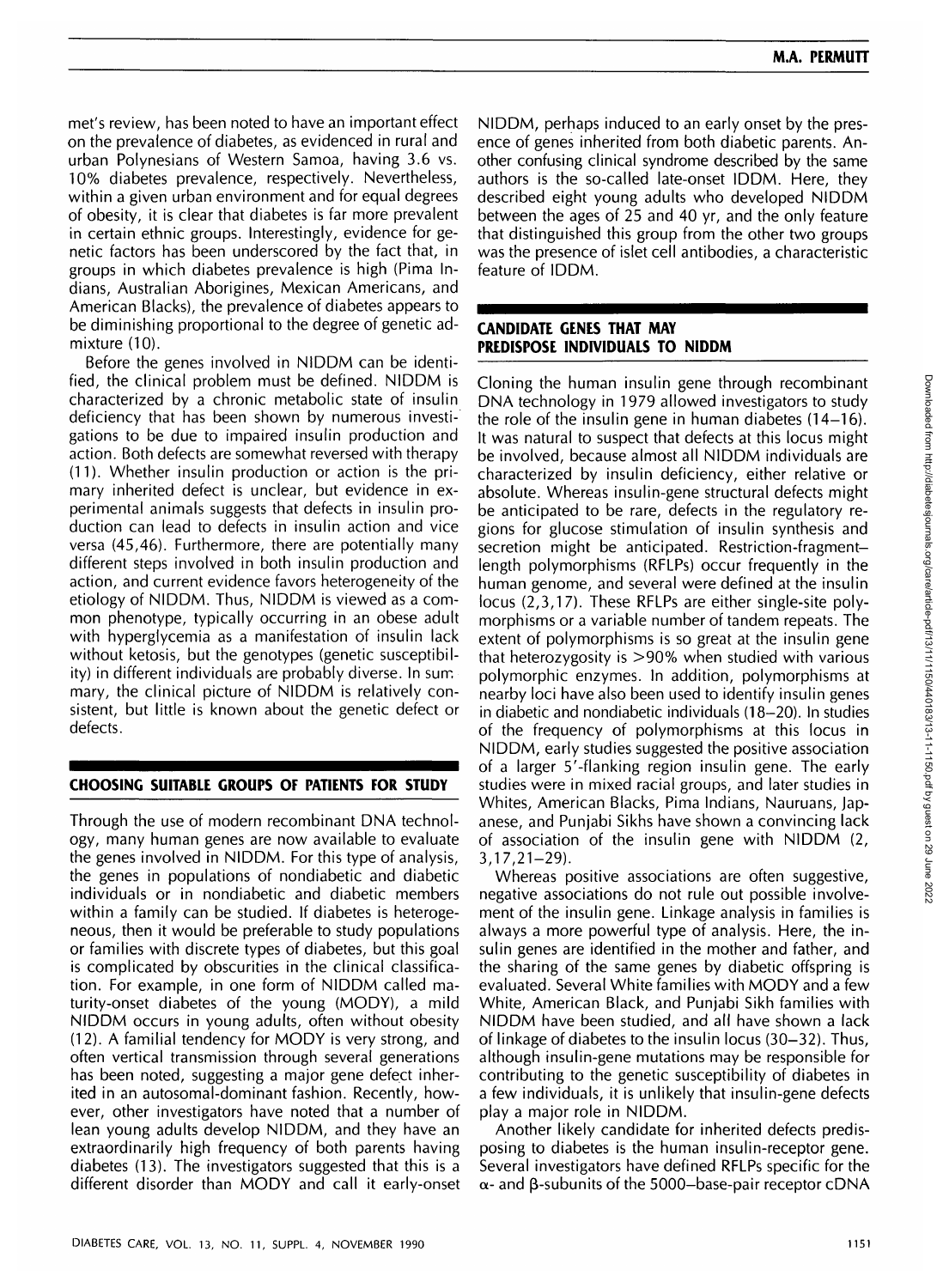(33-36). We have evaluated four RFLPs at the insulinreceptor locus in a large population of American Black NIDDM subjects divided into lean and obese groups and young-onset versus older-onset groups, reasoning that these would represent different subtypes of diabetes. Whereas neither age of onset nor obesity was important, there appeared to be no significant difference in the frequency of RFLPs in the NIDDM group compared with that in a nondiabetic Black group (4). Both associations and lack of associations have been reported for RFLPs and NIDDM at the insulin-receptor locus (33-40). Whether this locus will provide a genetic marker for NIDDM in American Blacks can only be determined by studies in Black families.

Another likely candidate for inherited defects predisposing to NIDDM is the glucose-transporter (GT) gene. The erythrocyte GT gene has been cloned and sequenced (40), and RFLPs have been identified (41-43). There is a suggestion that this GT gene may be different in diabetic and nondiabetic individuals (41), although no difference has been found in American Blacks (42) or Orientals (43). More recently, several GT genes with separate chromosomal locations have been identified (44). Whether GT genes are a genetic marker for NIDDM remains to be determined.

Finally, how would identification of genetic markers for diabetes benefit mankind? I like to think that the current state of knowledge of diabetes is equivalent to the knowledge of fever 300 years ago. All that was known then was that someone either had a fever or not, with no idea of what caused the fever and certainly no idea of how to treat it. Over the last 300 years, many different reasons have been found for fever, and many different ways have been found to treat it. Certain forms of treatment are appropriate for one type of fever but totally inappropriate for another. Once the many different causes of diabetes are defined, a more precise definition of the type of diabetes and more appropriate therapy may be forthcoming. The ultimate goal of the study of the genes involved in diabetes susceptibility is to identify individuals at risk and perhaps through genetic surgery to remove the risk before onset of diabetes. Expression of human insulin genes in transgenic mice has already been accomplished, so this seemingly far-fetched goal in humans may be reached sooner than anticipated.

## **REFERENCES**

- 1. Permutt MA: The use of DNA polymorphisms for genetic analysis of non-insulin dependent diabetes mellitus. In The Genetics of Diabetes. Tait BD, Harrison LC, Eds. London, Saunders. In press
- 2. Permutt MA: The insulin gene and its regulation. In Insulin Secretion: Molecular and Cellular Biology of Diabetes Mellitus. Draznin B, Melmed S, LeRoith D, Eds. New York, Liss, 1988, p. 12-23
- 3. Permutt MA, Elbein SC: Insulin gene in diabetes: analysis through RFLP. Diabetes Care 13:364-74, 1990
- 4. Permutt MA, McGill J, Elbein SC, Province M, Lillioja S:

Insulin receptor gene polymorphisms (RFLPs) in American Blacks and Pima Indians: assessment of the use of RFLPs in evaluating a candidate locus for NIDDM. In Genes and Gene Products in the Development of Diabetes Mellitus. Basic and Clinical Aspects, Oslo, Norway, July 3-5, 1989. Nerup J, Mandrup-Poulsen T, Hökfelt B, Eds. Amsterdam, Excerpta Med., 1990, p. 249-62

- 5. Seino S, Seino M, Bell Gl: Human insulin-receptor gene. Diabetes 39:129-33, 1990
- 6. Zimmet P: Type 2 (non-insulin-dependent) diabetes: an epidemiological overview. Diabetologia 22:399-411, 1982
- 7. Rotter Jl, Rimoin DL: The genetics of diabetes. Hosp Pract 22:79, 1987
- 8. Barnett AH, Eff C, Leslie RDG, Pyke DA: Diabetes in identical twins: a study in 200 pairs. Diabetologia 20:87- 93, 1981
- 9. Newman B, Selby JV, King ML, Siemenda C, Fabsitz R, Friedman GD: Concordance for type 2 (non-insulin-dependent) diabetes mellitus in male twins. Diabetologia 30:763-69, 1987
- 10. Chakraborty R, Ferrell RE, Stern MP, Haffner SM, Hazuda HP, Rosenthal M: Relationship of prevalence of non-insulin-dependent diabetes mellitus to Amerindian admixture in the Mexican Americans of San Antonio, Texas. Genet Epidemiol 3:435-54, 1986
- 11. Garvey WT, Olefsky JM, Griffin J, Hamman RF, Kolterman OG: The effect of insulin treatment on insulin secretion and insulin action in type II diabetes mellitus. Diabetes 34:222-34, 1985
- 12. Fajans SS: Maturity-onset diabetes of the young (MODY). Diabetes Metab Rev 5:579-606, 1989
- 13. O'Rahilly S, Turner RC: Early-onset type 2 diabetes vs maturity-onset diabetes of youth: evidence for the existence of two discrete diabetic syndromes. Diabetic Med 5:3, 1988
- 14. Bell Gl, Swain WF, Pictet R, Cordell B, Goodman HM, Rutter WJ: Nucleotide sequence of a cDNA clone encoding human preproinsulin. Nature (Lond) 282:525-27, 1979
- 15. Ullrich A, Dull TJ, Gray A: Genetic variation in the human insulin gene. Science 200:612-15, 1980
- 16. Bell Gl, Pictet R, Rutter WJ, Cordell B, Tischer E, Goodman HM: Sequence of the human insulin gene. Nature (Lond) 284:26-32, 1980
- 17. Elbein SC, Permutt MA: The role of the insulin in diabetes: use of restriction fragment length polymorphisms in diagnosis. In Molecular Biology of Islets of Langerhans. Okamoto H, Ed. Cambridge, UK, Cambridge Univ. Press, 1990, p. 251-61
- 18. Zabel BU, Kronenberg HM, Bell Gl, Shows TB: Chromosome mapping of genes on the short arm of human chromosome 11: parathyroid hormone gene is at 11 ;15 together with the genes for insulin, c-Harvey-ras 7, and B-hemoglobin. Cytogenet Cell Genet 39:200-205, 1985
- 19. Bell Gl, Gerhard DS, Fong NM, Sanchez-Pescador R, Rail LB: Isolation of the human insulin-like growth factor genes: insulin-like growth factor II and insulin genes are contiguous. Proc Natl Acad Sci USA 82:6450-54, 1985
- 20. O'Malley Kl, Rotwein P: Human tyrosine hydroxylase and insulin genes are continuous on chromosome 11. Nucleic Acids Res 16:4437-46, 1988
- 21. Bell Gl, Karam JH, Rutter WJ: Polymorphic DNA region adjacent to the 5' end of the human insulin gene. Proc Natl Acad Sci USA 78:5759-63, 1981